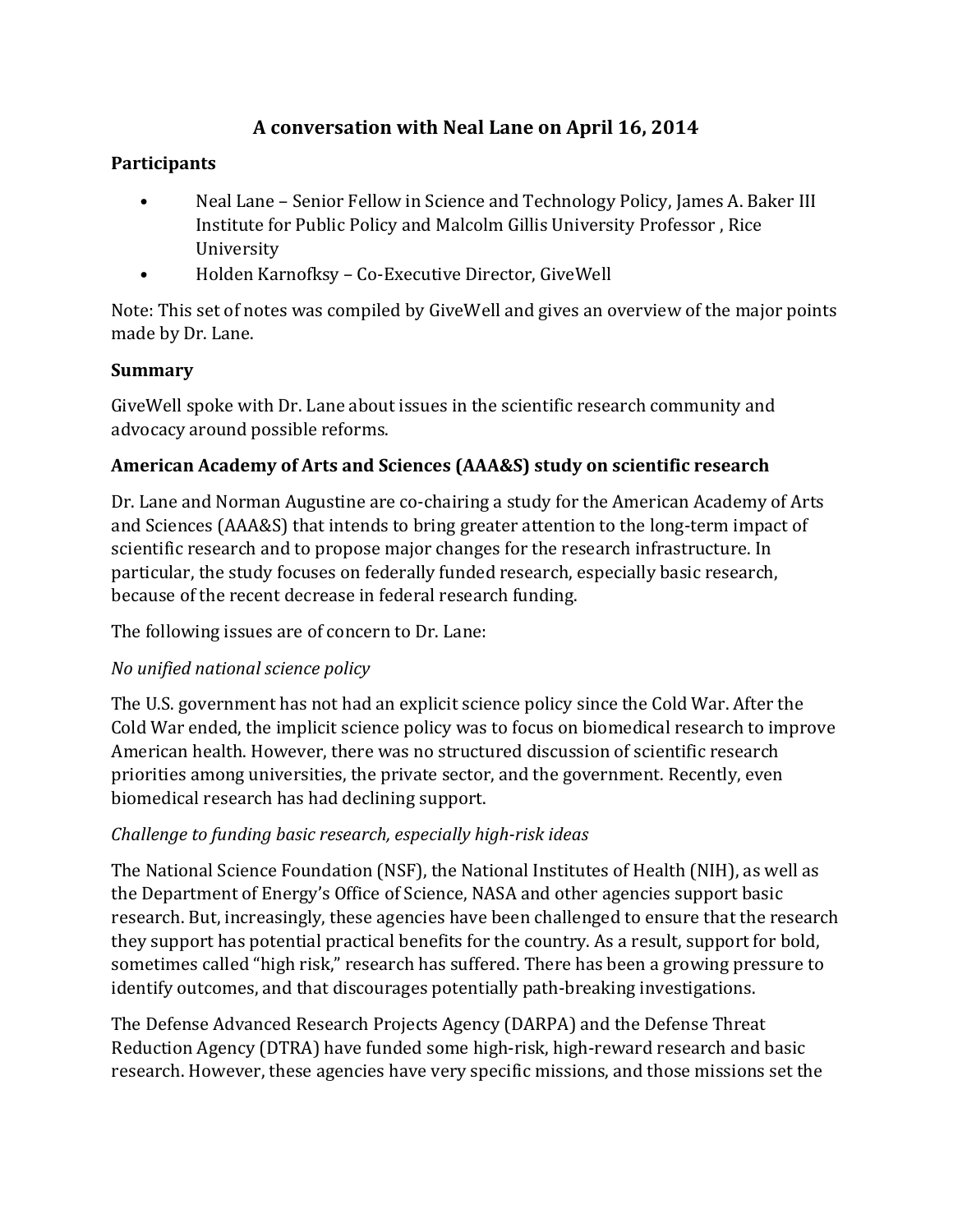priorities for the research they support. Understandably, they emphasize applied research and technology.

Many philanthropic organizations and private donors support research, but, understandably in targeted areas, e.g. astronomy and medicine. The federal government is the only reliable supporter of basic research in all fields. Federal agencies use expert peer review to evaluate unsolicited proposals and base their funding decisions on those reviews.

Because of the conservative nature of peer review as well as the increased emphasis on outcomes, researchers are usually cautious about suggesting risky or unusual ideas in their grant proposals.

#### *Decreasing federal funds for research*

Federal funding has decreased over the past decade, in real terms, for most types of research, but biomedical research in particular has been affected by sharp ups and downs of NIH budgets. Between 1998 and 2003, the NIH budget for biomedical research doubled, so universities scaled up infrastructure for research and large numbers of young people were attracted to the field. Since 2003, the federal biomedical research budget has been declining, in real terms, almost continuously (except for the one-time stimulus funding contained in the American Recovery and Reinvestment Act of 2009). Among other effects, this has meant that large numbers of graduates in biomedical fields have been unable to find tenure-track positions. The present political climate suggests that the biomedical research budget is not likely to recover soon, so universities and young researchers will need to develop strategies to cope with lower levels of funding.

#### *Issues in the social sciences*

Research funding challenges are not limited to the natural sciences – some politicians are also critical of funding for the social sciences. Current criticism of NSF's priorities and peer review process by some Congressional leaders may have the effect of reducing support for the social sciences. Dr. Lane is not aware of any basis for the argument that the social sciences are less important than other fields.

#### **Creation of a new organization to address issues in scientific research**

Dr. Lane expressed the view that future U.S. leadership in science and technology – particularly science, engineering and medical research – is in question because the nation lacks a vision and commitment, and there is no mechanism to change that. The federal policy making apparatus is out of sync with changes occurring across the globe. But substantive change is likely to come from outside the federal government.

The U.S. is fortunate to have a number of highly respected non-government organizations (NGOs) that carry out studies on policy issues that are important to American science, engineering and medical research. But none of these has the task of keeping all the relevant information and recommendations current. It would be useful to have a mechanism – a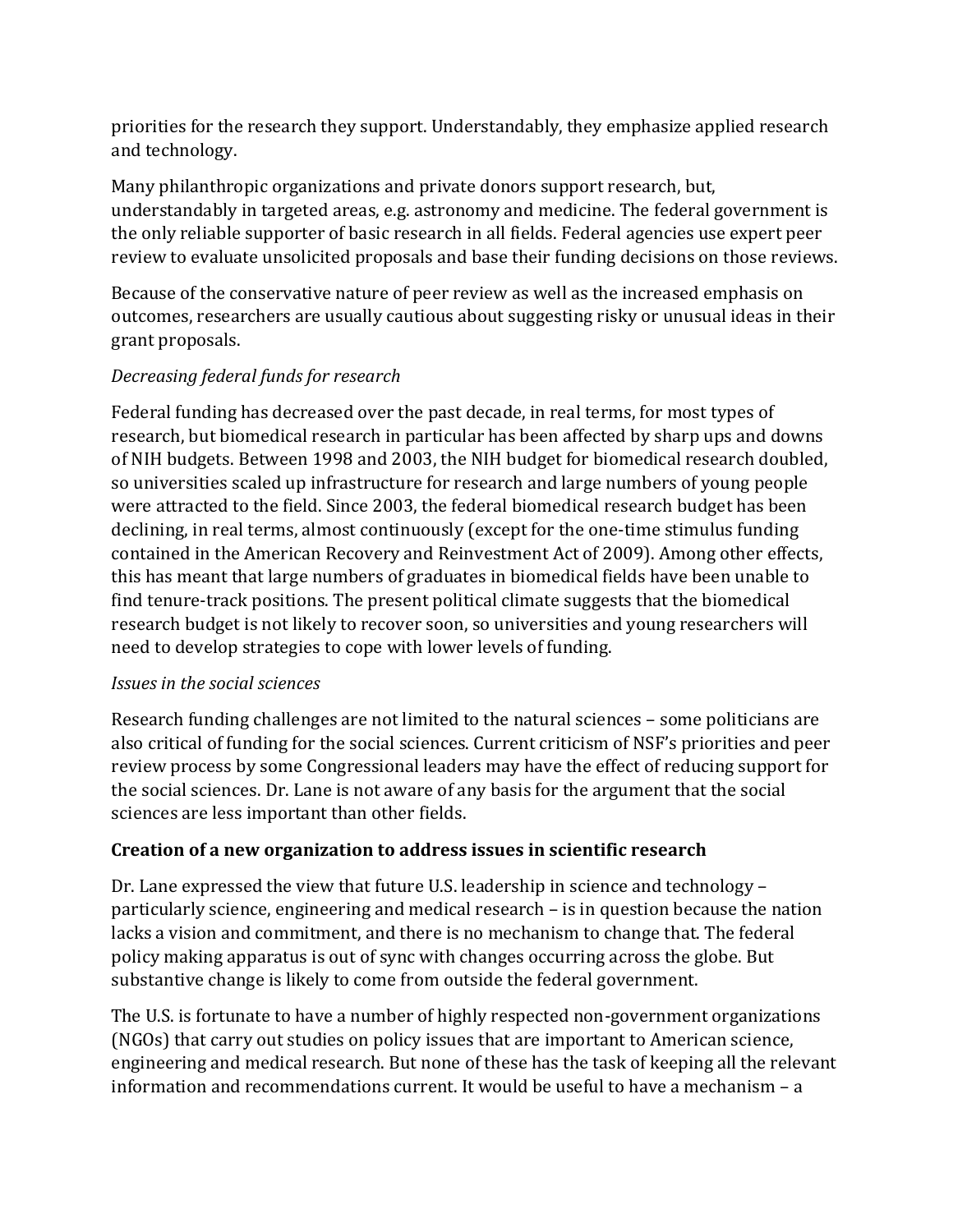new non-government organization or, perhaps, an alliance of existing organizations – to assess the state of U.S. science and technology, the nation's research infrastructure and support base and address policy reforms that need attention.

Potential projects for this type of organization:

• *Provide the general public and policy makers with current information – data and analysis – relevant to science policy;* 

> The intention is not to try to duplicate or replace the policy-related work of other organizations but to add value by pulling together all this information and, working with other entities, keep it current. The goal is to be sure good policy ideas don't get lost and, where appropriate, are updated.

- *Carry out independent non-partisan analysis and develop policy options across a political spectrum – from more progressive to more conservative;*  Study topics would be selected by a distinguished advisory board, with members who are recognized leaders with experience in research, academic administration, business and industry, and public policy. The studies could be done in-house or contracted out.
- *Work with other organizations to amplify the message about the importance of science, engineering and technology, especially research, to the American people; Many individuals and organizations engage in outreach to the general public, K-12 schools, and policy makers. These efforts can be enhanced by identifying a common message and strategy in getting it heard.*

Reasons that this work is not currently being done may include:

- Congress does not have mechanisms to effectively discuss these issues, in part because of divided committee jurisdictions.
- Presidents do have access to the Office of Science and Technology Policy (OSTP), which focuses on national S&T policy; but the priorities and people change with administrations, losing continuity.
- There are many professional societies and other NGOs that address policy matters. But they focus on the issues that are most relevant to their disciplines.
- That National Academies' National Research Council (NRC) is well known and respected for its objective studies and peer-reviewed reports. But it does not have the task of doing the things described above.

Dr. Lane has considered the idea of a dedicated organization to do this work but has concluded that it is very difficult to raise funds for a new organization, and doing so could be perceived as competing with other organizations, , when in fact success will require close cooperation with many of them. An alliance of existing NGOs would also require operating funds, but should encourage cooperation. The internet and modern networking tools could provide efficiencies and reduce the need for large up-front investments.